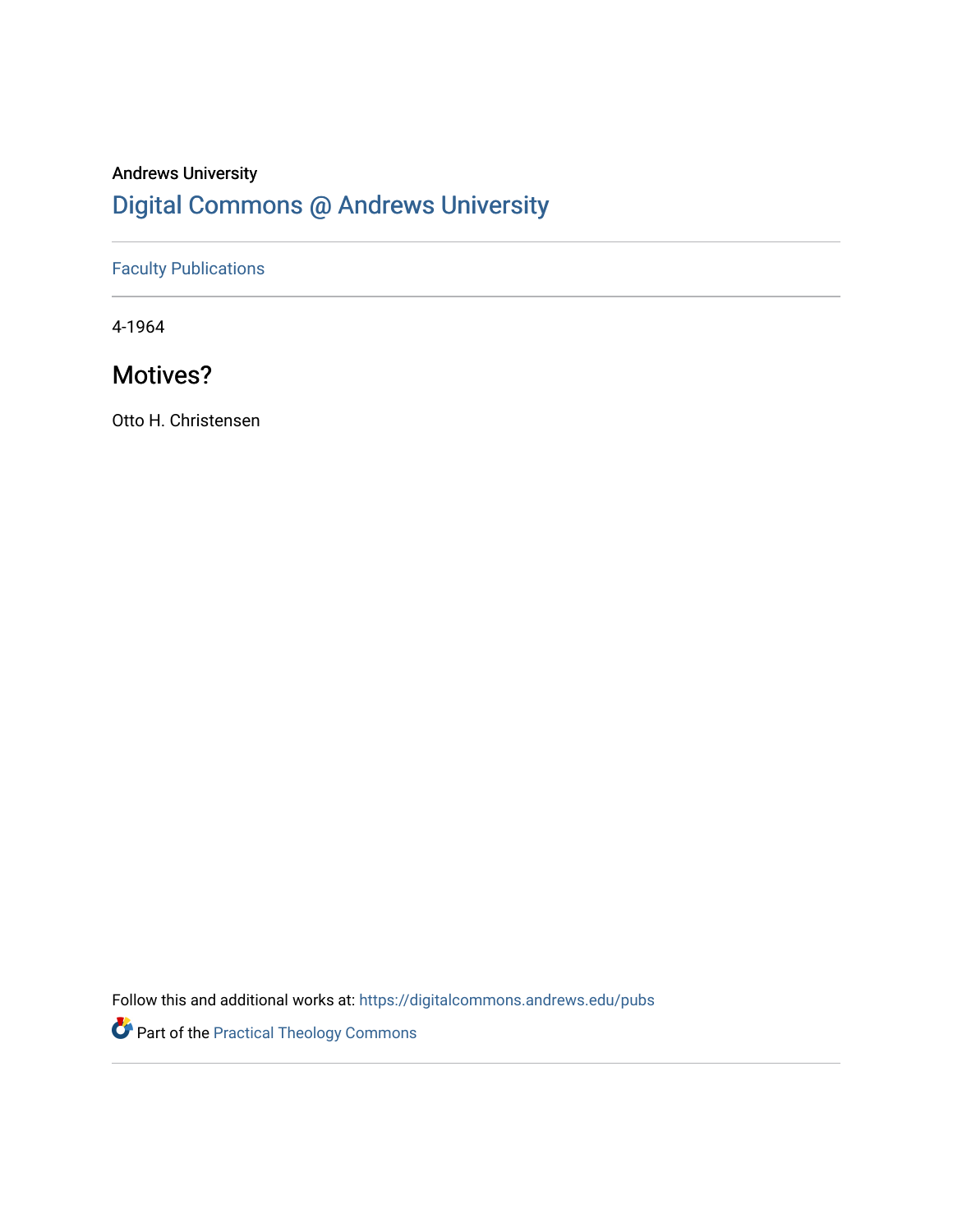

OTTO H. CHR1STENSEN

Professor of Religion and Biblical Languages Andrews University

*b***FT** us study the important topic of moti-<br>vation: first, we need to carefully examine our own motives for they mold our ine our own motives, for they mold our character; second, we should remember our motives are open to God and we will be judged by them; third, we should ask what is a true motive, and how can we obtain or acquire it?

The two men who followed Jesus after His baptism were asked by Him: "What seek ye?"

What seek *yef A* profession or Jesus? This is a very pertinent question for you, who desire to enter the ministry, to consider. What is your inner heart purpose and motivation? Further, after you are in the ministry how will you inspire your churches to activity? Will it be by competition? Some material gain or honor? Or to glorify self by building up a good record? These are real questions you should settle before entering the sacred work. We do not need commercial salesmen competing for recognition. We need ambas sadors for Christ proclaiming a message of salvation to a sin-sick world. We need men who follow the example of Christ who "glo

rified not himself to be made an high priest" (Heb. 5:5), who prayed, "Glorify thy Son, that thy Son also *may glorify thee"*  (John 17:1). Self and glorification of self in one form or another are the greatest hindrances to true success. And remember, true success is not measured by outward ap pearance or figures in the union paper or the *Review arid Herald.* It is not what man thinks, but what is recorded in the record books of heaven that counts.

Our inner motives are sometimes unrec ognized by ourselves. Man's "heart is de ceitful above all things . . . : who can know it?" (Jer. 17:9). We may think we know our motives, only to discover that our heart has deceived us. Ananias and Sapphira thought they knew theirs until covetousness caught up with them. "Amid the cares of active life it is sometimes difficult to discern our own motives, but progress is made daily either for good or evil."<sup>1</sup> If we cannot know our own heart, then surely we must not judge someone else's. Therefore, Paul says, "Judge nothing before the time, until the Lord come" (1 Cor. 4:5). God has not committed to us the task of judging charac ter and motives, but He has bidden us to

A chapel talk given to the students of Andrews University.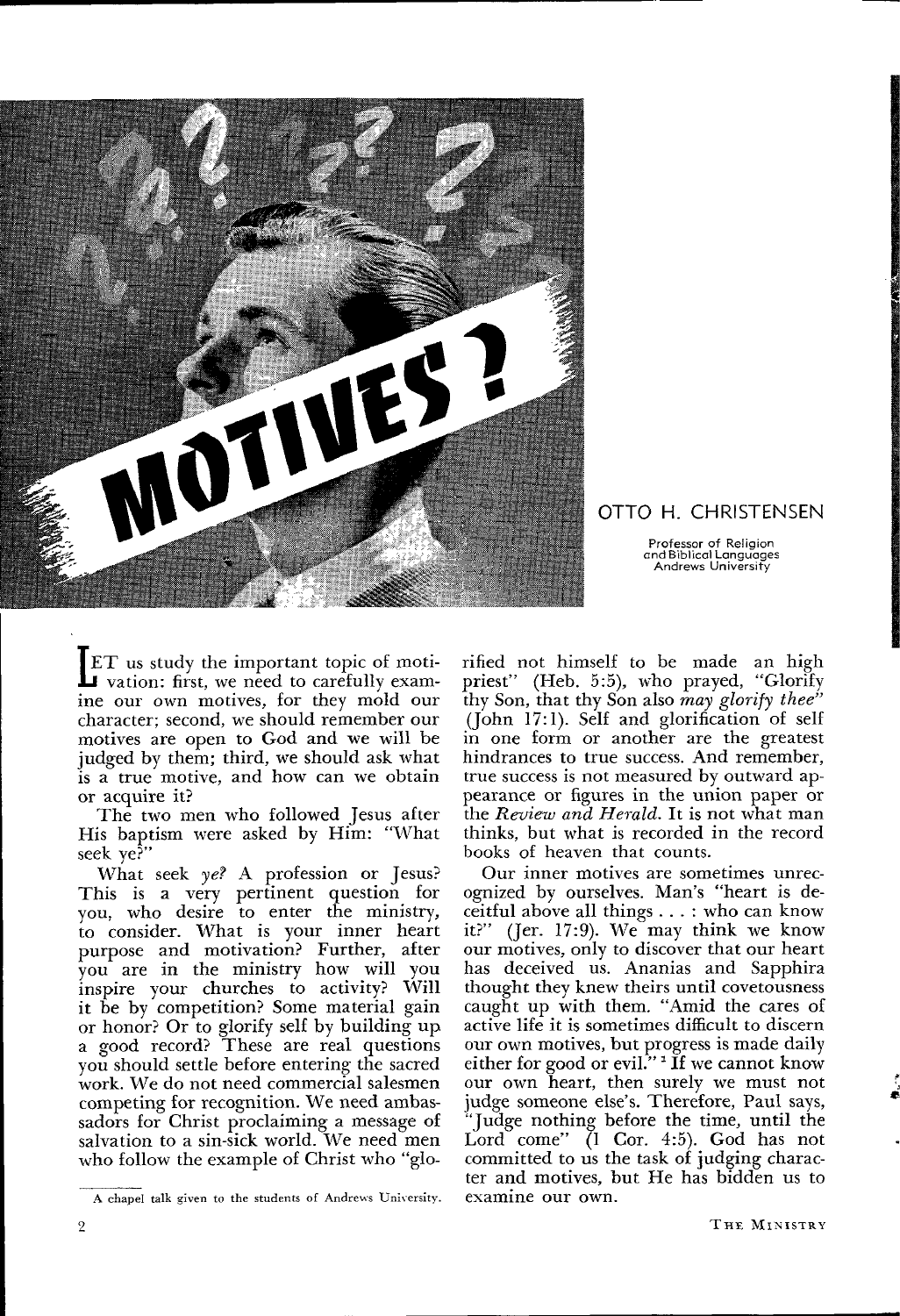In the world there are two principles contending for supremacy. These can *be*  traced through the records of history and prophecy. This controversy between the two enters into every phase of human expe rience. We are to see how in every act of life we ourselves reveal "the one or the other of the two antagonistic motives," and by this we decide upon which side of the controversy we will be found. 2 Our motives then decide upon whose side we are, be cause our motives have their source in one or the other.

As ministers in preparation, we need to be sure what our motives are. Therefore, we need to examine and question them carefully. We are told that, "Self-knowl edge will save many from falling into griev ous temptations, and prevent many an in glorious defeat. In order to become ac quainted with ourselves, it is essential that we faithfully investigate the motives and principles of our conduct, comparing our actions with the standard of duty revealed in God's word."<sup>3</sup> "We need carefully to search our hearts and study our motives. Selfishness may prompt the desire to do what appears to be an unselfish and praise worthy act." 4 How important it is to be come familiar with our own daily conduct and the motives prompting what we do. We are counseled to review our acts daily. "Many acts which pass for good works, even deeds of benevolence, will, when closely investigated, be found to be prompted by wrong motives. . , . The Searcher of hearts inspects motives, and of ten the deeds which are highly applauded by men are recorded by Him as springing from selfish motives and base hypocrisy." 5 Perhaps in no profession is the door of access to this so easy as in the ministry. It is the motive that gives character to our acts and stamps them with shame or high moral worth. Note this striking statement: "Every action derives its quality from the motive which prompts it, and if the motives are not high, and pure, and unselfish, the mind and character will never become well-bal anced."<sup>6</sup>

We may be able to hide motives from men, but we can never hide them from God. They are as clear as the light of the sun to Him. "All our works are passing in review before God. All our actions and the motives which prompted them are to be open for the inspection of angels and of God."' Over and over we are told both in

Scripture and in the Spirit of Prophecy writ ings that God will weigh our motives in the judgment. How important is it then that motives be right. "It is not the results we attain, but the motives from which we act, that weigh with God. He prizes good ness and faithfulness above all else." s I wonder whether we fully realize this as we should, Paul knew he must answer for the motive and spirit of his words and deeds. God is not deceived by acts of piety. "Our acts, our words, even our most secret mo tives, all have their weight in deciding our destiny for weal or woe. Though they may be forgotten by us, they will bear their tes timony to justify or to condemn." "

Even as teachers we may have selfish mo tives. Some are naturally interested in one field while others are interested in another. But why do we promote the discipline in which we are trained? Is it to glorify God and give our students a proper balance and perspective of life, or do we have selfish motives? In *Counsels to Parents and Teach ers* we are admonished,

No one branch of study should receive special at tention to the neglect of others equally important. Some teachers devote much time to a favorite branch, drilling students upon every point, and praising them for their progress, while in other essential studies these students may be deficient. Such instructors are doing their pupils a great wrong. They are depriving them of that harmoni ous development of the mental powers which they should have, as well as of knowledge which they sorely need. In these matters, teachers are too often controlled by ambitions and selfish motives.10

Do we as teachers, because of this, some times make assignments so heavy that if our students were to fulfill them they would not have time for their other classes? If so, we are unfair both to them and to the other teachers. It is so easy to bypass our own motives in our enthusiasm for our field. But we must ever remember that God is bal anced, and this, we are told, is because of His unselfish love. This unselfish love will also make our motives right and us balanced in all that we do. Think of Daniel and his pure motives with all his talent. His deter mination was ever to honor the Lord, and the Lord gave him true success.

What is a true motive? Do we as work ers make the honor or prestige of our dis trict or conference or institution our mo tive, and then justify it on the basis that it is not selfish? We say, it is not for personal reasons, but for the glory of the church. How insidious can motives become? Let us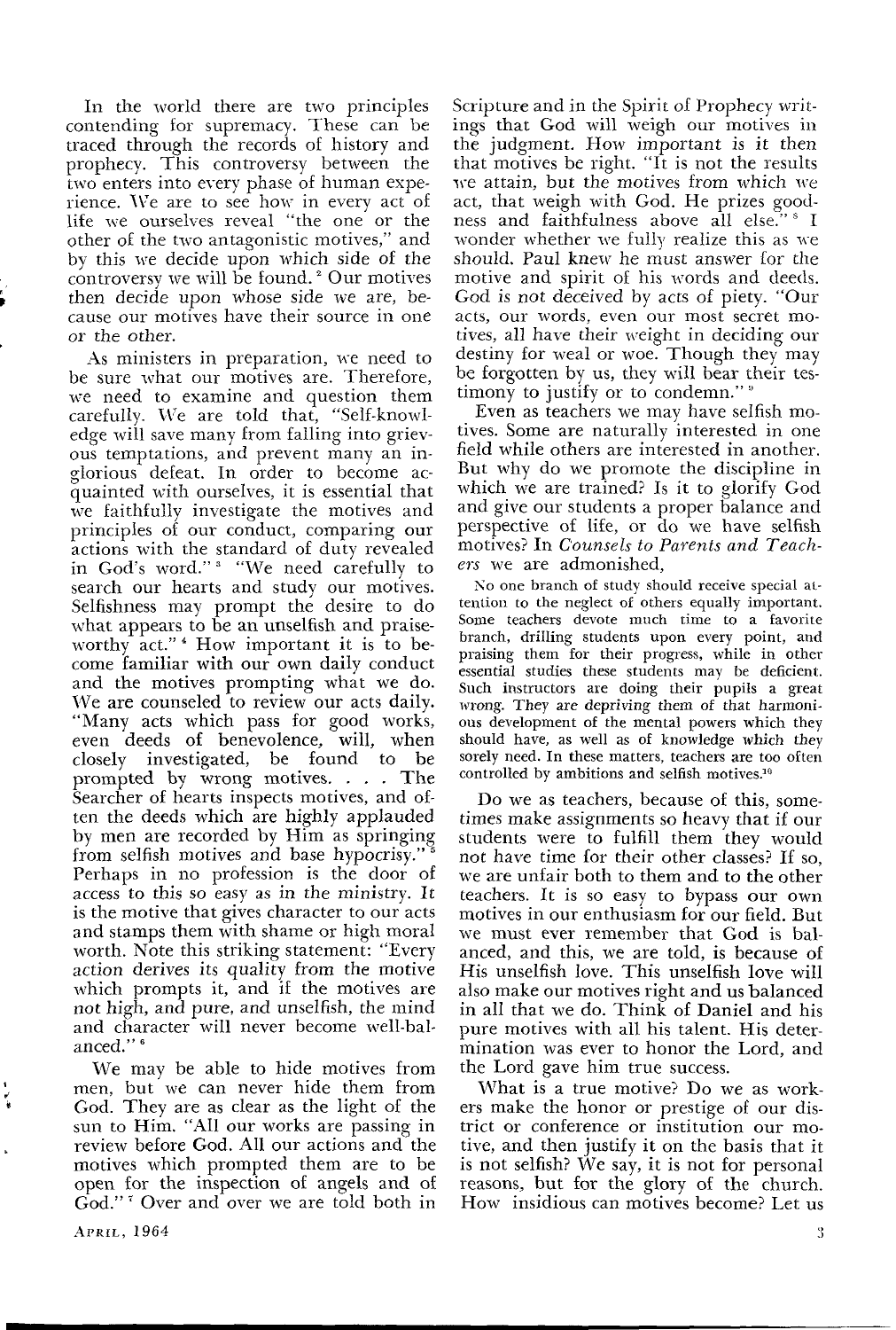truly and sincerely examine our hearts to see what is our true motive. In gaining an earthly reward we may lose our real reward. In Matthew 6:1, 2 we are told not to do our alms before men to be seen of men; other wise we have no reward in heaven. To those who do their works to be seen and glorified by men (and this is one of the greatest temptations in the ministry), Jesus said, "They have their reward." The word used there is  $\mu\sigma\theta$ ós. The papyri and ostraca discovered in Egypt show that this verb was customary in connection with re ceipts. It showed that what was due had been paid in full. The debt was paid off and receipted. So, Jesus indicated, nothing more was due the hypocrites who had suc cessfully paraded their virtues and re ceived the homage of the crowd. What a pathetic picture if a minister has had ul terior selfish motives, and he has gained the front page or high commendation to find a receipt from God, "Paid in full." They have no further reward in heaven. What a low price for which to sell out! Is that what we want? I fear this motive is alto gether too prevalent. We must understand the importance of right motives if we would have the approval of Heaven.

"When Christ abides in the soul, the thought of reward is not uppermost. This is not the motive that actuates our service. It is true that in a subordinate sense we should have respect to the recompense of reward. God desires us to appreciate His promised blessings. . . . Love to God and to our fellow men should be our motive." " Paul said, "For the love of Christ constraineth us."

A few years ago I received a scholarship from New York University to attend a sixweek workshop in Israel. While waiting for the plane at the airport in Rome, I fell into conversation with an Indian who had spent some time in Italy studying diesel engines. Our conversation was broken off when the plane was ready for boarding. After lunch on the plane he came over to my seat and asked whether we might continue our con versation. It developed into a religious dis cussion. He was a Hindu, but I shall never forget his religious philosophy. As our con versation turned to the subject of heaven and hell, he expressed himself very firmly that he did not believe in either and Chris tianity was weak in that we had to have a heaven as a reward or a hell to shun in order to do right. His belief was that we

should do right for right's sake. Even though I could not go along on the noheaven-or-hell idea, I said to myself, "Thou art not far from the kingdom." What is our motive for doing right? Is it selfish, to save ourselves from hell, or to obtain a reward in heaven? I believe we should analyze our motives for what we do, and see whether they are heaven born. Selfishness is from below; selflessness is from above. Why do we do good?

"The desire to honor God should be to us the most powerful of all motives. It should lead us to make every exertion to improve the privileges and opportunities provided for us, that we may understand how to use wisely the Lord's goods."<sup>12</sup> So "Whether therefore ye eat, or drink, or whatsoever ye do, do all to the glory of God." After quot ing this, the prophetic gift says, "Here is a principle which lies at the foundation of every act, thought, and motive; the conse cration of the entire being, both physical and mental, to the control of the Spirit of God."  $B$ 

When our motives of action are based on a deep heart love for the Master, it will nat urally demand a life of self-respect. Respect for God correlates a respect for oneself, made in the image of God. We must live with ourselves, as well as with God. Wil liam King, in his book *Motives for Chris tian Living.,* in regard to self-respect as a Christian motive, says,

A life with due regard for oneself must be so lived as to achieve our own self-respect. To yield to some temptation may never be known to men. But *you* will know it and *you* have to live with yourself. You would walk among men with a guilty secret, with a black spot in your memory. You would re ceive the praise of men when you knew that you were entitled only to their condemnation. You would cringe under your own accusation as a hypo crite. It is the tragic defeat of life when you do not win your own self-respect. You cannot gain this self-respect unless you are loyal to your own intui tive conviction of what is right. Jesus recognized this inherent consciousness when He said, "Judge not ye yourselves what is right."<sup>14</sup>

A true motive comes as a result and not as a purpose. I see my sins; I weep in an guish. God forgives in mercy. I rejoice and now I joyfully serve Him; not for reward, honor, position, competition, or prestige. This is the only true motive and the only kind that will bring true success and re ward in heaven. How much we need work ers with that kind of motive! Then the Holy Spirit can, and will, work, and there